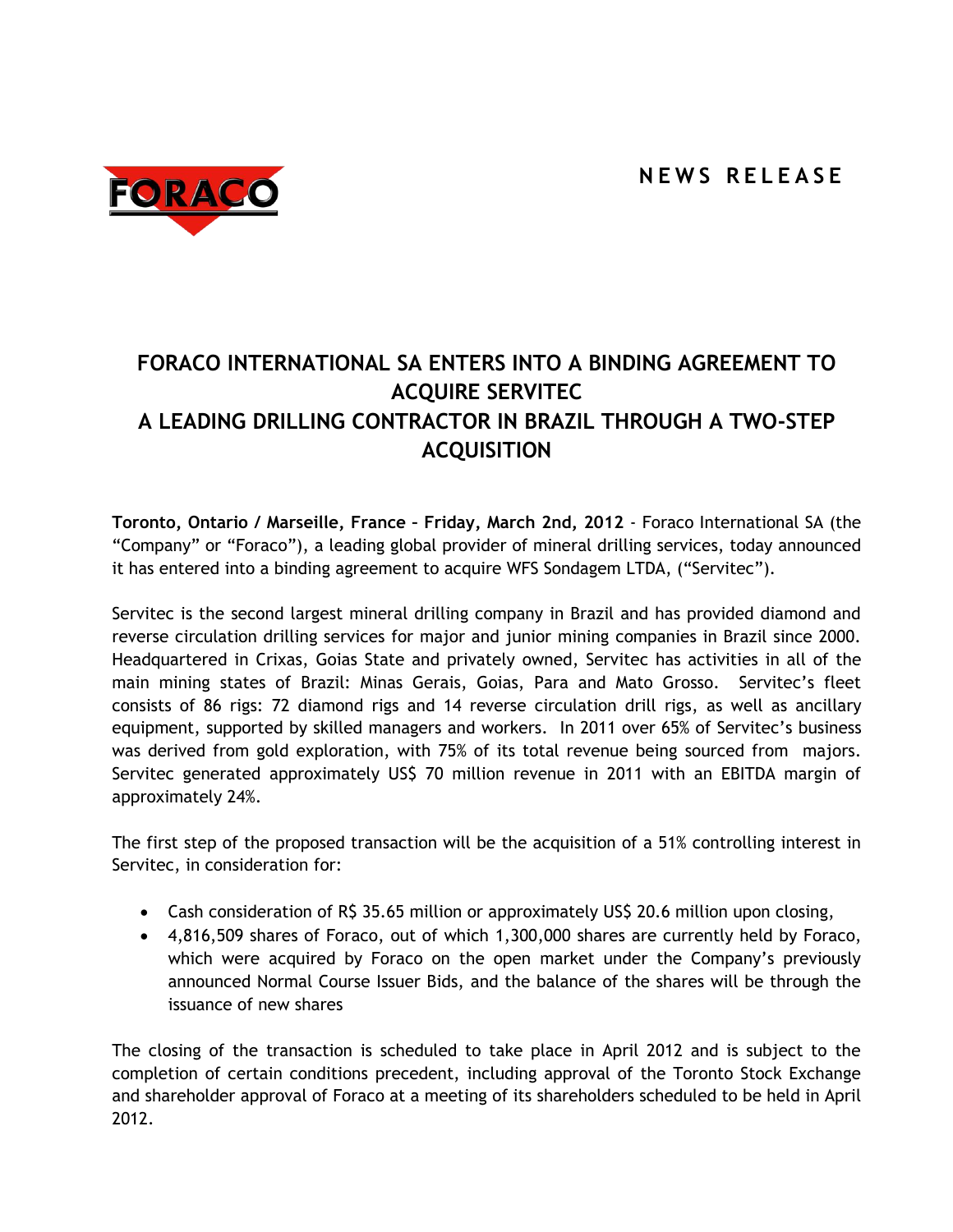The parties have a call and a put option to transfer the remaining 49% of Servitec's share capital. This second step of the transaction is due to take place in 2015.

Servitec's current shareholders and managers will continue managing and developing Servitec.

"This is a major step forward for Foraco to continue implementing our strategy to build a world leading drilling services company" said Daniel Simoncini, Chairman and Chief Executive Officer of Foraco. "Brazil is the fifth largest country in the world by landmass, the sixth in mining production and its economy represents more value, in dollar terms, than all the other Latin American economies combined. Three out of the five largest mining companies in the world have operations there, and over the last decade, the mining industry has enjoyed 500% growth. This acquisition will allow us to enter a very active market together with excellent partners, where we will develop significant business synergies in the near future."

Jean-Pierre Charmensat, co-CEO and Chief Financial Officer added, "In Brazil, the combination of international experience, technical expertise and local knowledge is widely recognized as being extremely effective in providing quality drilling services in this challenging market. This is why we are so enthusiastic about the combination of Servitec's impressive track record, good reputation, energetic management and market expertise with Foraco's support and global strength. We believe this operation to be immediately accretive for the benefit of Foraco's shareholders, as on a 2011 unaudited proforma basis it represents an additional US\$ 2.08 cents EPS, or 6%."

"Foraco's excellent reputation, strong financial performances and impressive diversified asset base have convinced Servitec's shareholders that joining the Foraco group is the best solution to maximize shareholder value in the future," commented Walid Khaoule, Co-Managing director of Servitec.

"We are excited about this unique opportunity to further expand Servitec beyond our current scope of services, and we are looking forward to exploiting new market opportunities and bringing our business up to a new level in Brazil," commented Servitec Co-Managing Director, Fernando Paiva.

Subsequent to this acquisition, FORACO will have a total of 278 rigs.

## **About Foraco**

Foraco International SA (TSX: FAR) is a global leading drilling services company that provides turnkey solutions for mining, energy, water and infrastructure projects. Supported by its founding values of integrity, innovation and involvement, Foraco has grown into the third largest global drilling enterprise with operations in 22 countries across five continents. For more information about Foraco, visit www.foraco.com.